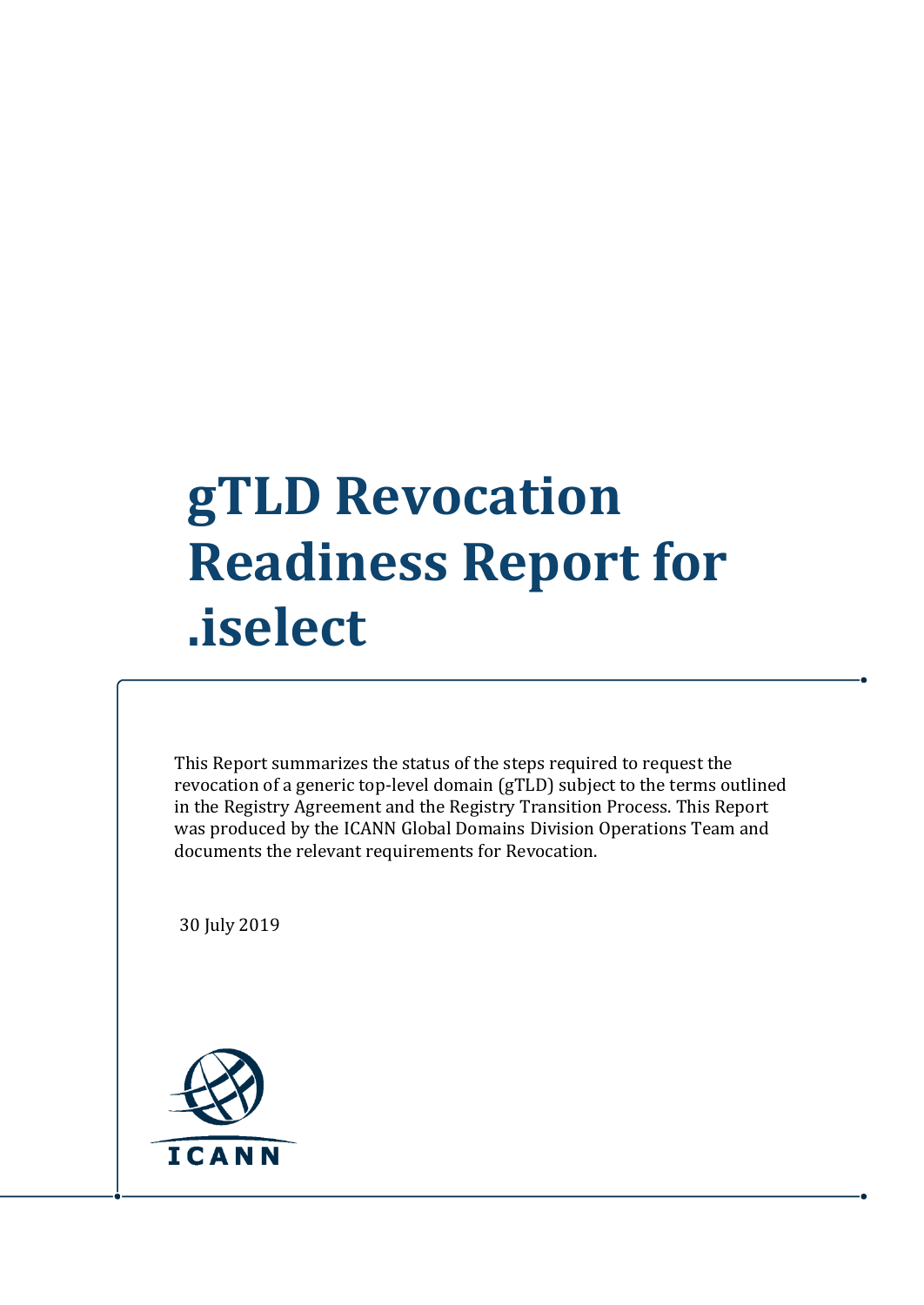## **REVOCATION READINESS SUMMARY | .ISELECT**

| <b>Top-Level Domain:</b>                    | .iselect                                                                                                                                                                                                                                                                                                                                                                                                                                                                                                                                      |
|---------------------------------------------|-----------------------------------------------------------------------------------------------------------------------------------------------------------------------------------------------------------------------------------------------------------------------------------------------------------------------------------------------------------------------------------------------------------------------------------------------------------------------------------------------------------------------------------------------|
| <b>Registry Operator:</b>                   | iSelect Ltd                                                                                                                                                                                                                                                                                                                                                                                                                                                                                                                                   |
| <b>Registry Agreement:</b>                  | https://www.icann.org/resources/agreement/iselect-2015-<br>$02 - 11 - en$                                                                                                                                                                                                                                                                                                                                                                                                                                                                     |
| <b>Type of Termination:</b>                 | Voluntary Termination by Registry Operator, per section<br>4.4(b) of Registry Agreement                                                                                                                                                                                                                                                                                                                                                                                                                                                       |
| <b>Revocation Requested</b><br>to Occur on: | 27 September 2019 at the latest                                                                                                                                                                                                                                                                                                                                                                                                                                                                                                               |
| <b>Revocation Readiness:</b>                | <b>Readiness Confirmed</b>                                                                                                                                                                                                                                                                                                                                                                                                                                                                                                                    |
| <b>Submission Date:</b>                     | 31 March 2019                                                                                                                                                                                                                                                                                                                                                                                                                                                                                                                                 |
| Summary:                                    | On 31 March 2019, iSelect Ltd, the Registry Operator for<br>iselect, notified ICANN that it wished to terminate the RA<br>citing its own business needs. On 03 June 2019, ICANN made a<br>preliminary determination that operation of the .iselect gTLD<br>need not be transitioned to a successor Registry Operator.<br>On 29 July 2019, after a 30-day period for comments by<br>interested parties, ICANN made a Final Determination to<br>terminate the iselect Registry Agreement and revoke the<br>TLD's delegation from the Root Zone. |

## **Checklist for gTLD Revocation Readiness**

*If any answers are "no," a description of the impact on readiness for revocation (if any) must be provided. The impact should include why ICANN has determined to proceed with the revocation.*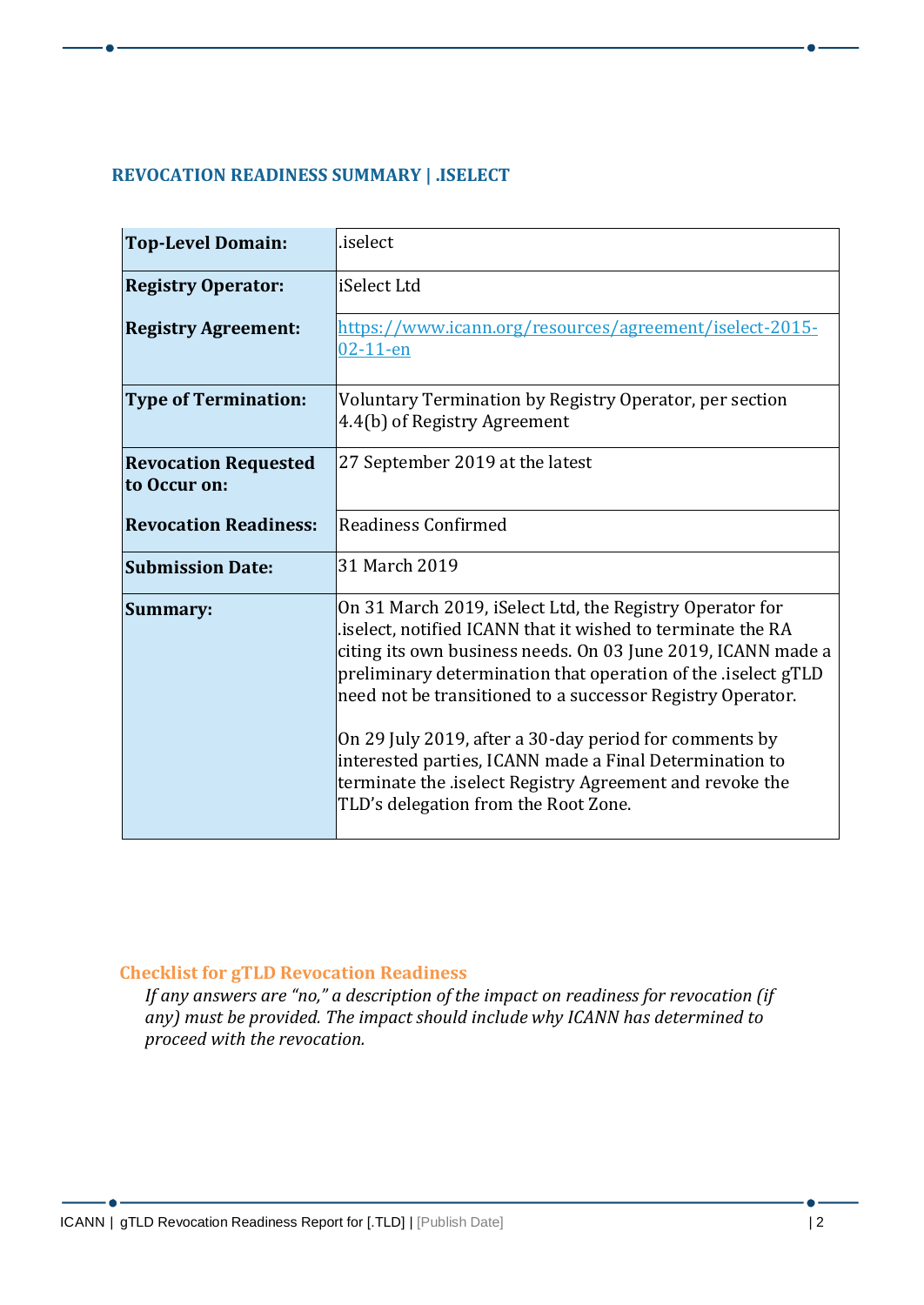| <b>Notice of Termination</b>                                                                                                                                                            |            |
|-----------------------------------------------------------------------------------------------------------------------------------------------------------------------------------------|------------|
| 1: Did the Registry Operator provide all properly given, required notices to<br>ICANN pursuant to the terms of the Registry Agreement and/or the<br><b>Registry Transition Process?</b> | <b>Yes</b> |
| 2: Did ICANN provide the notices for public comment, community feedback<br>or other processes required by the Registry Agreement and/or the<br><b>Registry Transition Process?</b>      | Yes        |

| Determination on need to transition operation of the TLD                                                                                                                                                |            |
|---------------------------------------------------------------------------------------------------------------------------------------------------------------------------------------------------------|------------|
| 1: Did ICANN consult with the Registry Operator?                                                                                                                                                        | <b>Yes</b> |
| 2: Did ICANN publish a preliminary determination?<br>URL for determination:<br>https://www.icann.org/sites/default/files/tlds/iselect/iselect-legal-notice-<br>preliminary-determination-03jun19-en.pdf | <b>Yes</b> |
| 3: Did the community have an opportunity to provide input on the<br>preliminary determination?<br>URL for community input:<br>http://mm.icann.org/pipermail/ra-termination-comments/                    | Yes        |

 $-$  o  $-$ 

<u> 1989 - Johann Barn, mars eta bainar e</u>